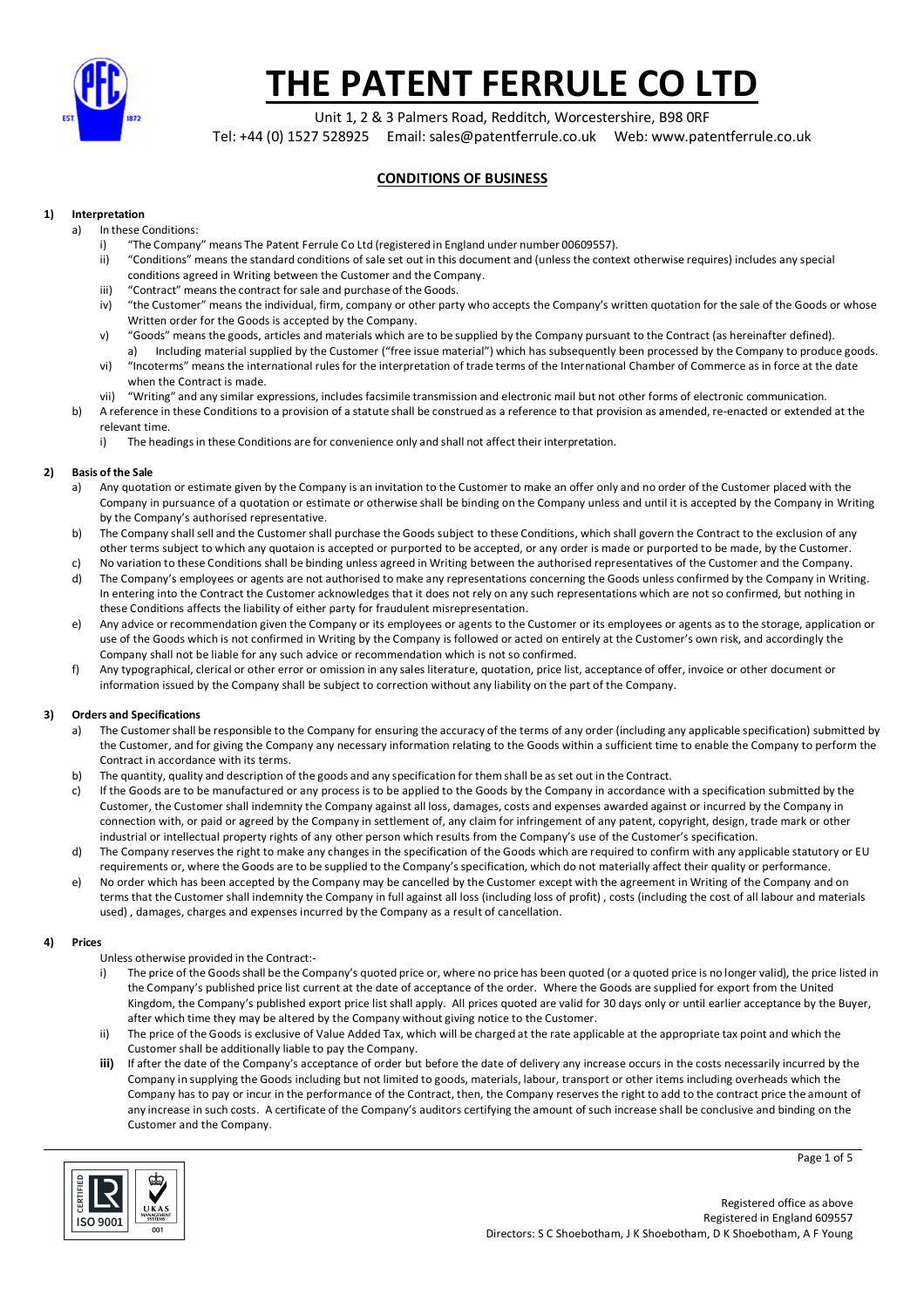

Unit 1, 2 & 3 Palmers Road, Redditch, Worcestershire, B98 0RF Tel: +44 (0) 1527 528925 Email: sales@patentferrule.co.uk Web: www.patentferrule.co.uk

### **5) Delivery and Risk**

- a) Unless otherwise specified delivery of the Goods shall be made to the Customer at the Customer's works and the risk in respect of the Goods shall pass to the Customer at the time of delivery or, if the Customer wrongfully fails to take delivery of the Goods, the time when the Company has tendered delivery of the Goods. Notwithstanding such delivery, the property in and title to the Goods shall not pass to the Customer except as provided in Condition 6. Where the Company does not deliver on its own transport and unless otherwise agreed in Writing, the Company shall on behalf of the Customer arrange for the carriage of the Goods and the carrier selected by the Company shall be the agent of the Customer. Special notice is directed to the fact that in accordance with the provisions of Section 32 of the Sale of Goods Act 1979 delivery to the carrier will, in such circumstances, constitute deliver to the Customer.
- b) The Company shall be entitled to make delivery of the Goods by instalments and to invoice the Customer for each instalment despatched.
- c) Where damage to or loss of the Goods occurs before delivery thereof to the Customer the Company undertakes (subject as provided below) to replace or (at its discretion) to repair free of charge any Goods so damages or lost in which event the time for delivery of the damaged or lost Goods shall be extended for such period as the Company shall reasonably require for such replacement or repair. The foregoing undertaking of the Company is conditional upon:
- d) the Customer giving written notice of such damage or loss with reasonable particulars thereof to the Company and to the Company and to the carrier (if other than the Company) within three days of the receipt of the Goods or in the case of total loss within seven days of receipt of the Company's or the carrier's delivery advice or other notification of despatch, and ii) the customer if requested by the Company and at the Customer's cost returning any damaged Goods to the Company's works within one month of receipt thereof.
- e) Save as expressly provided in this Condition, the Company shall not have any liability whatsoever for or in connection with any damage to or loss of the Goods in transit to the contracted place of delivery.

#### **6) Title**

Until the Contract price of the Goods comprised in this and every other contract between the Company and the Customer has been paid or satisfied in full: -

- i) The title to and property in the Goods shall remain vested in the Company (not withstanding the delivery of the same and the passing of the risk therein) ;
- ii) The Company may at any time recover and resell the Goods (if in the Customer's possession or under its control) if any of the events specified in Condition 14 hereof shall occur and/or if the sum owed by the Customer to the Company under any Contract is not paid on the due date for payment. For the purpose of exercising its rights under this sub-paragraph (b) the Company, its employees or agents together with all necessary and appropriate transport shall be entitled to free and unrestricted entry upon the Customer's premises and/or all other locations where the Goods are situated;
- iii) Until such time as the property in the Goods passes to the Customer, the Customer shall hold the Goods as the Company's fiduciary agent and bailee. If the Company so requires, the Customer shall store the Goods for the Company in a proper manner without charge to the Company and ensure that they are clearly identified as belonging to the Company. The Company shall be entitled to examine the Goods in storage at any time during normal business hours and upon giving the Customer reasonable notice thereof;
- iv) The Customer is hereby authorised to sell the Goods in the ordinary course of its business for the account of the Company and to pass good title in the Goods to the Customer's customers being bona fide purchases for value without notice of the Company's rights but the Customer's rights of resale shall automatically cease upon the occurrence of any of the events referred to in Condition 14 and/or if any sum owed by the Customer to the Company under any contract is not paid on the due date for payment;
- v) Upon the re-sale of the Goods by the Customer the proceeds of sale thereof shall be received and held by the Customer in trust for the Company but the Customer shall be entitled to retain for himself there from any excess over the amount then outstanding under this and every other contract between the Company and the Customer;
- vi) The Customer shall not be entitled to pledge or in any way charge by way of security for any indebtedness any of the Goods which remain the property of the Company, but if the Customer does so all monies owing by the Customer to the Company shall (without limiting any other right or remedy of the Company) forthwith become due and payable;
- vii) Nothing in this Condition 6 shall:
	- a) entitle the Customer to return the Goods or to delay payment thereof; or
	- b) authorise the Customer to give or make any representation or warranty to any third party in relation to the Goods which is binding on the Company unless the Company has authorised the Customer so to do in writing;
	- c) as regards any sale by the Customer to its customers give rise to any contractual liability whatsoever on the part of the Company to such customers or to any third party other than liability arising out of the negligence of the Company, its employees or agents and the Customer shall indemnify the Company in respect thereof;
- viii) The rights and remedies conferred upon the Company by this Condition 6 are in addition to and shall not in any way prejudice, limit or restrict any other rights or remedies of the Company under the Contract.

#### **7) Delivery**

- a) The Company will use its reasonable endeavours to comply with any date or dates for despatch or delivery of the Goods as stated in the Contract, but unless the Contract otherwise expressly provides such date or dates shall constitute only statements of expectation and shall not be binding. If the Company having used its reasonable endeavours fails to despatch or deliver the Goods by such date or dates, such failure shall not constitute a breach of the Contract nor shall the Customer be entitled to treat the Contract as thereby repudiated or to rescind it or any related contract in whole or in part or claim compensation for such failure or for any consequential loss or damage resulting there from. The Goods may be delivered by the Company in advance of the quoted delivery date on giving reasonable notice to the Customer;
- b) If the Company is prevented or hindered from performing the Contract or any part thereof by any circumstances beyond its reasonable control including (but without limiting the generality of the foregoing) strikes, lock-outs or other industrial action or trade dispute (whether involving employees of the Company or of a third party) , inability to obtain materials or labour, power or machinery breakdown or failure, fire, flood, explosion, accident, war or



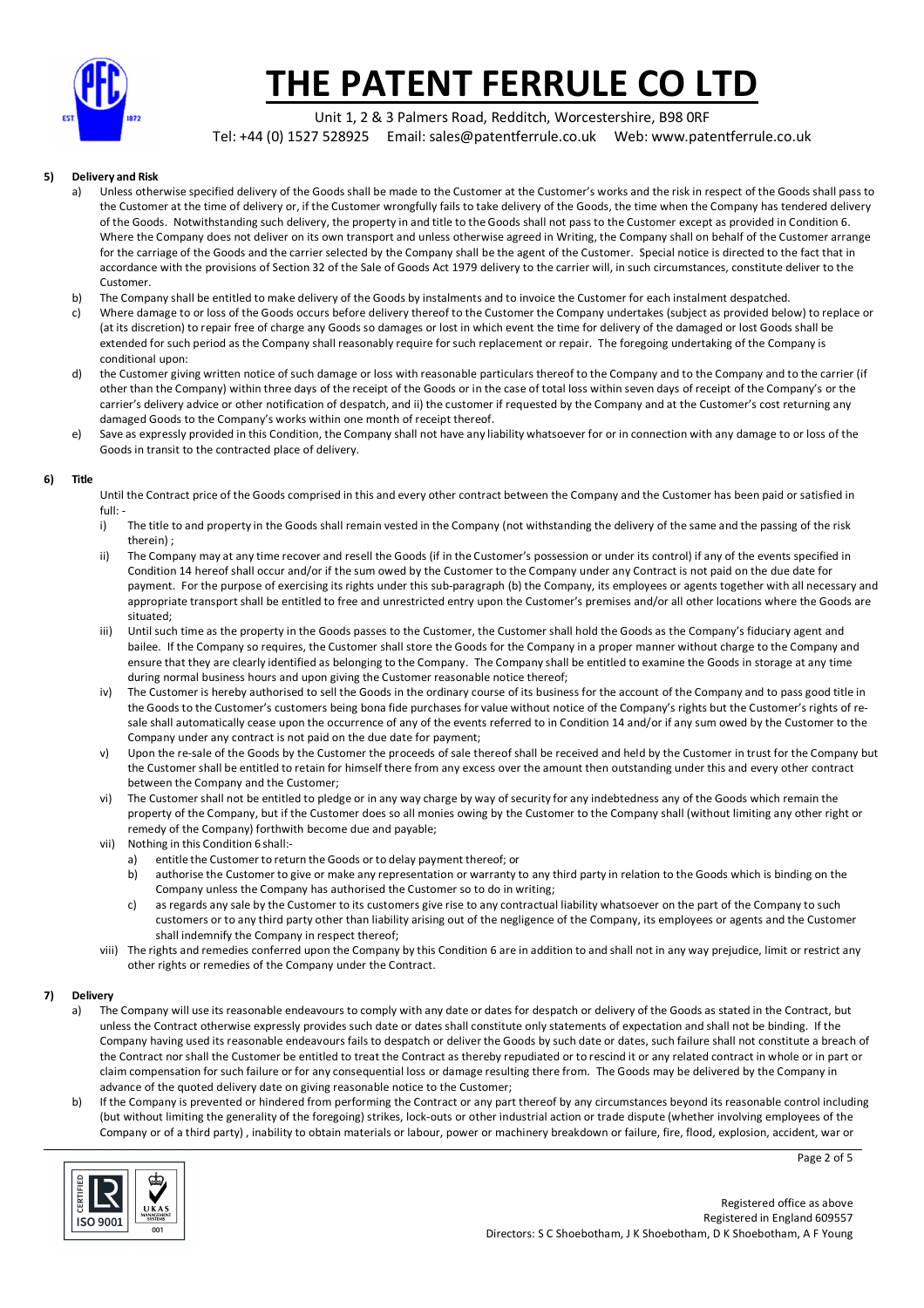

Unit 1, 2 & 3 Palmers Road, Redditch, Worcestershire, B98 0RF Tel: +44 (0) 1527 528925 Email: sales@patentferrule.co.uk Web: www.patentferrule.co.uk

threat of war, civil commotion, sabotage or insurrection, acts, restrictions, regulations, byelaws, prohibitions or measure of any kind on the part of any governmental, parliamentary or local authority or any cause of whatever kind and whenever occurring, further performance of the Contract shall be suspended for so long as the Company is so prevented or hindered provided that if the performance of the Contract is suspended for more than six consecutive calendar months the Customer shall be entitled by notice in Writing to the Company forthwith to terminate the Contract or to cancel any outstanding part thereof and in such circumstances the Customer shall pay at the Contract rate for all Goods supplied by the Company to the actual date of such termination. The Company shall not have any liability to the Customer for any direct or consequential loss or damage suffered by the Customer as a result of the Company's inability to perform its obligations under the Contract by reason of any such circumstances;

- c) Where Goods are delivered by instalments each such instalment shall be deemed to be sold or supplied under a separate Contract to which these Conditions shall apply (mutatis mutandis) and save as provided in Condition 10 c) no default in respect of any one instalment shall affect or prejudice due performance of the Contract as regards any other instalments;
- d) Where Goods are to be supplied or delivered by the Company in accordance with periodic delivery schedule or similar notification of the delivery requirements of the Customer, the Customer shall not be entitled to cancel or vary any such delivery schedule or requirement which is expressed by the Customer to be a firm requirement without the prior written consent of the Company and the Company shall be entitled to reimbursement of any additional costs and expenses incurred or suffered as a result of such cancellation or variation;
- e) When expedited delivery or completion is agreed to by the Company and necessitates overtime or other additional costs, the Customer shall reimburse the Company for the amount of such overtime payment or other costs. Where postponement of delivery or completion is agreed by the Company the Customer shall, if required by the Company pay all costs and expenses (including a reasonable charge for storage and insurance of the Goods and interest on the contract price) occasioned thereby but the Goods shall be held at the Customer's risk as from the time of postponement;
- f) If performance of the Contract is suspended at the request of or delayed through default of the Customer including (without prejudice to the generality of the foregoing) lack of incomplete or incorrect instructions or refusal to collect or accept delivery of the Goods or services for a period of seven days, the Company shall be entitled to payment at the Contract rate for Goods supplied or ordered and any other additional costs thereby incurred including storage, insurance and any other additional costs thereby incurred including storage, insurance and interest PROVIDED THAT if the Customer fails to collect or accept delivery of the Goods or any part thereof within 28 days of written notification from the Company that the Goods are ready for collection or delivery, the Company shall be entitled (without prejudice to its other remedies under the Contract for such breach) to sell or at is option destroy the Goods and to apply the proceeds of sale thereof if sold and the scrap value if destroyed towards payment of all sums due to the Company under the Contract;
- g) The Company shall be entitled without the prior approval of the Customer to assign, sub-contract or sub-let the Contract or any part thereof but the Customer shall not be so entitled without the prior approval of the Company.

### **8) Acceptance**

- a) Without prejudice to the Customer's rights under Condition 12, the Customer shall be deemed to have accepted the Goods as being in conformity with the Contract and shall be bound to pay for them, unless written notice of rejection thereof is received by the Company within seven days of delivery. Save in the circumstances referred to in Condition 12 Goods accepted by the Customer cannot subsequently be returned and any claim which the Customer might otherwise have shall be deemed to have been waived;
- b) If, after notice of rejection has been given, the Customer deals with the Goods as owner thereof or if any conduct of the Customer is inconsistent with such rejection or with the ownership of the Goods by the Company, the Customer shall be deemed to have accepted the Goods and be bound to pay for them as if the Goods had been delivered in accordance with the Contract.

## **9) References**

a) Each Contract shall be subject to the Company being satisfied as to the Customer's credit references (which unless otherwise stated shall be one bank reference and two trade references).

## **10) Payment**

- a) Unless the Contract otherwise provides, the Contract price for the Goods shall be payable in cash not later than the last day of the month following the month of delivery or supply of the Goods;
- b) Where Goods are delivered by instalments, the Customer shall be obliged to pay for each instalment upon the terms set out in sub- paragraph (a) of this Condition;
- c) The time stipulated for payment shall be of the essence of the Contract and failure to pay within the period specified shall entitle the Company to suspend further performance of the Contract pending payment and in addition the Company shall be entitled without liability wholly or partially to cancel the Contract or any other contract between the Company and the Customer without prejudice to any other remedy available to the Company;
- d) Unless otherwise agreed in writing the Customer shall not be entitled to set off against any monies due to the Company under the Contract, any amount claimed by or due to the Customer from the Company whether pursuant to the Contract on any other account whatsoever;
- e) The Company shall be entitled to interest as well after as before judgment on any part of the Contract price not paid by its due date from that date until actual payment at the rate of three per cent per annum above the Base Lending Rate of Barclays Bank Plc prevailing from time to time during such period;
- f) Where the Company specifies that payment will be made by letter of credit, the Customer must establish and maintain in favour of the Company an irrevocable and unconditional letter of credit with or confirmed by a bank in England satisfactory to the Company within 14 days after the Contract is concluded. All bank charges in connection with the letter of credit and the opening thereof shall be borne by the Customer. If for any reason the bank liable to make payment to the Company under any letter of credit established for that purpose fails to do so, the Customer shall nevertheless remain liable to pay for the Goods supplied.



Page 3 of 5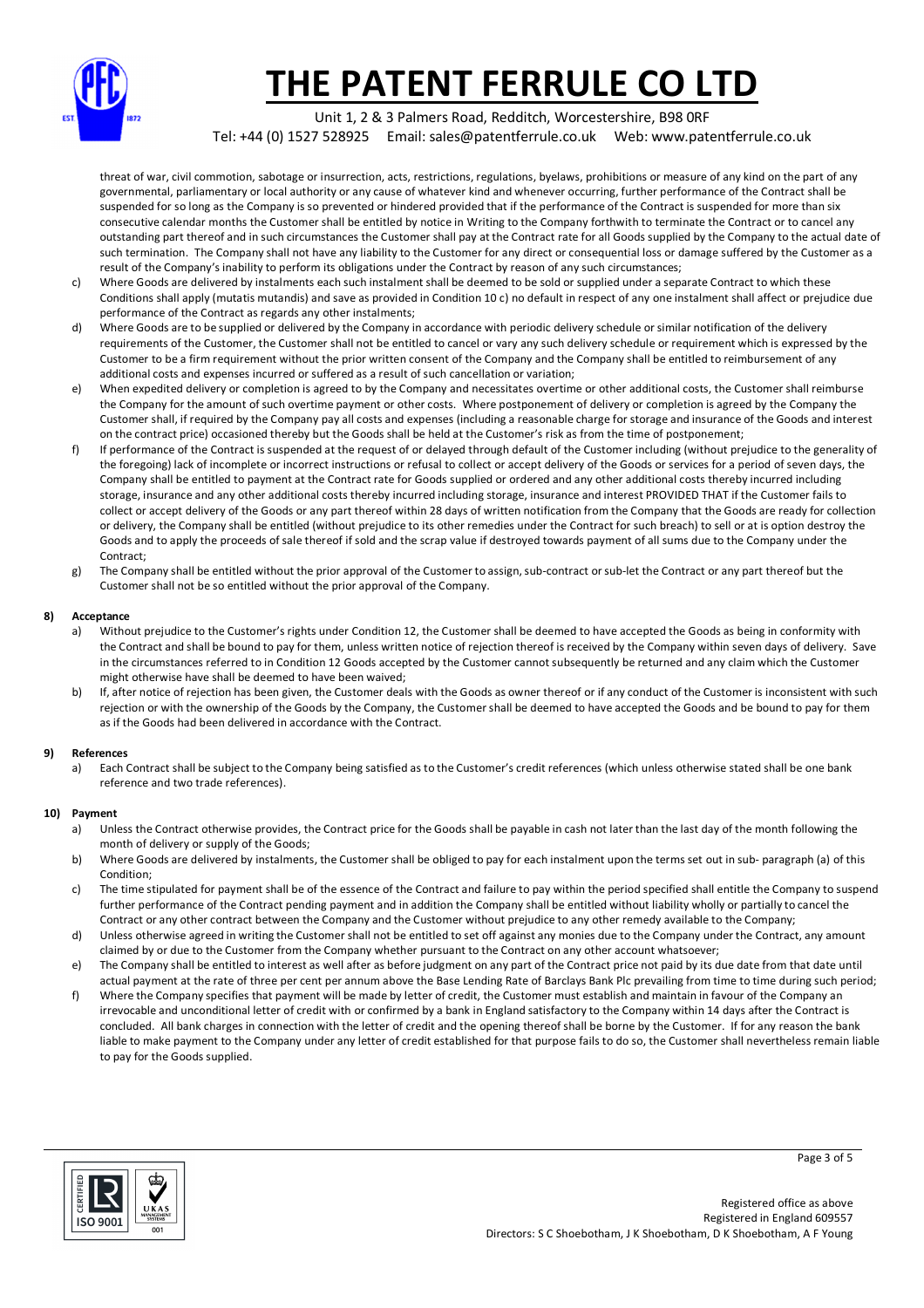

Unit 1, 2 & 3 Palmers Road, Redditch, Worcestershire, B98 0RF

Tel: +44 (0) 1527 528925 Email: sales@patentferrule.co.uk Web: www.patentferrule.co.uk

## **11) Tests**

a) Test Certificates will be provided specifically if requested at the time of placing the order. Test Certificates can be provided only where Goods are specifically ordered by reference to a recognised Specification. If the customer requires the Goods to be x-rayed or otherwise inspected or tested and the appointment of a recognised organisation to carry out such testing all costs incurred are to be charged to the Customer. The Customer will be deemed to have accepted the Goods as satisfactory after the completion of such testing and inspection unless notice in Writing to the contrary specifying the matters complained of is received by the Company within seven days of completion of such testing and/or inspection.

## **12) Warranty**

- a) Where any Goods (or any part thereof) are shown to the reasonable satisfaction of the Company, to be defective by reason of faulty materials or workmanship or design, within a period of twelve months from the date of their original despatch or supply (fair wear and tear excepted) , the Company shall at its sole option:
	- i) deliver replacement Goods to the Customer free of charge; and/or
	- ii) refund to the customer the Contract price of such Goods; and/or
	- iii) require the Customer to retain the Goods and grant to the Customer a reasonable allowance in respect of such defects PROVIDED that:
		- a) the Customer notifies the Company in Writing within fourteen days of becoming aware of any such defect; and
		- b) if so required by the Company all defective Goods are first returned to the Company's premises carriage paid by the Customer:
		- c) the Goods have been properly and correctly stored and/or used by the Customer; and
		- d) the liability of the Company under this paragraph (a) shall be accepted by the Customer in substitution for and to the exclusion of any other claims for direct loss which the Customer has or may have.
- b) The above warranty is given by the Company subject to the following conditions:
	- i) the Company shall be under no liability in respect of any defect in the Goods arising from any drawing, design or specification supplied by the Customer;
	- ii) the Company shall be under no liability in respect of any defect arising from fair wear and tear, wilful damage, negligence, abnormal working conditions, failure to follow the Company's instructions (whether oral or in Writing) , misuse or alteration or repair of the Goods without the Company's approval;
	- iii) the Company shall be under no liability under the above warranty (or any other warranty, condition or guarantee) if the total price for the Goods has not been paid by the due date for payment;
	- iv) the above warranty does not extend to parts, materials or equipment not manufactured by the Company, in respect of which the Customer shall only be entitled to the benefit of any such warranty or guarantee as is given by the manufacturer to the Company.
- c) Subject as expressly provided in these Conditions, all warranties, conditions or other terms implied by statute or common law are excluded to the fullest extent permitted by law.
- d) The liability of the Company for any claim or claims other than those falling within paragraph (a) above, for direct injury, loss or damage made by the Customer against the Company whether in contract or in tort (including negligence on the part of the Company, its servants or agents) arising out of or in connection with any defect in the Goods or any act, omission, neglect or default (whether or not the same constitutes a fundamental breach of the Contract or the breach of a performance of the Contract (including, without limiting the generality of the foregoing breach of any condition or warranty whether express or implied by statute, common law or otherwise howsoever) shall be limited to, in the case of any defect in the Goods, the Contract price of the Goods the subject of the claim or claims and, in any other case to the total Contract price payable by the Customer under the Contract;
- e) The Company shall not be liable for any claims for economic loss, loss of production, loss of profit, loss of opportunity, loss of bargain or other indirect or consequential injury loss or damage made by the Customer against the Company whether in contract or in tort (including negligence on the part of the Company, its servants or agents) arising out of or in connection with any such defect, act, omission, neglect or default referred to in sub-paragraph (d) of this Condition;
- f) Where the Customer does not order the Goods by reference to a recognised specification the Company shall have no responsibility for the quality or fitness of such Goods for any particular purpose unless this is specifically made known to the Company and the Company shall have no liability for any defect in such Goods, whether arising in contract or in tort, and whether due to quality, design, fitness for purpose or in any other way whatsoever, unless the same is due directly to the negligence of the Company, its employees or agents;
- g) Nothing in these Conditions shall:
	- i) limit or exclude the liability of the Company in respect of death or personal injury resulting from the negligence of the Company, its employees or agents; or
	- ii) limit or exclude the respective rights and remedies of the Company and the Customer under the Unfair Contract Terms Act 1977; or
	- iii) exclude the conditions and warranties implied by Section 12 of the Sale of Goods Act 1979 and, where the Customer deals as a consumer, the conditions implied by Sections 13 to 15 inclusive of the said Act and by Sections 3 and 4 of the Supply of Goods and Services Act 1982.

#### **13) Health and Safety**

- a) The attention of the Customer is drawn to the provisions of Section 6 of the Health and Safety at Work etc Act 1974. The Company will make available such information as is appropriate relating to the Goods and materials supplied as is in its possession to ensure that, so far as is reasonably practicable, they are safe and without risk to health when properly used.
- b) The Customer hereby undertakes pursuant to Section 6(9) of the Health and Safety at Work etc. Act 1974 to take such measures as are communicated in Writing to the Customer by the Company and to take such other steps as are sufficient to ensure, so far as is reasonably practicable, that the Goods will at all times be safe and without risk to health when properly used. The Goods and materials shall not be regarded as properly used when they are used without regard to any relevant information or advice relating to their use which has been communicated to the Customer pursuant to this clause.
- c) The Company shall not be liable to the Customer in any civil proceedings brought by the Customer against the Company under any Health and Safety Regulations made pursuant to the Health and Safety at Work etc Act 1974 where such exclusion of liability is permitted by law;
- d) The Customer shall indemnify and keep indemnified the Company in respect of any liability, monetary penalty or fine in respect of or in connection with

Page 4 of 5